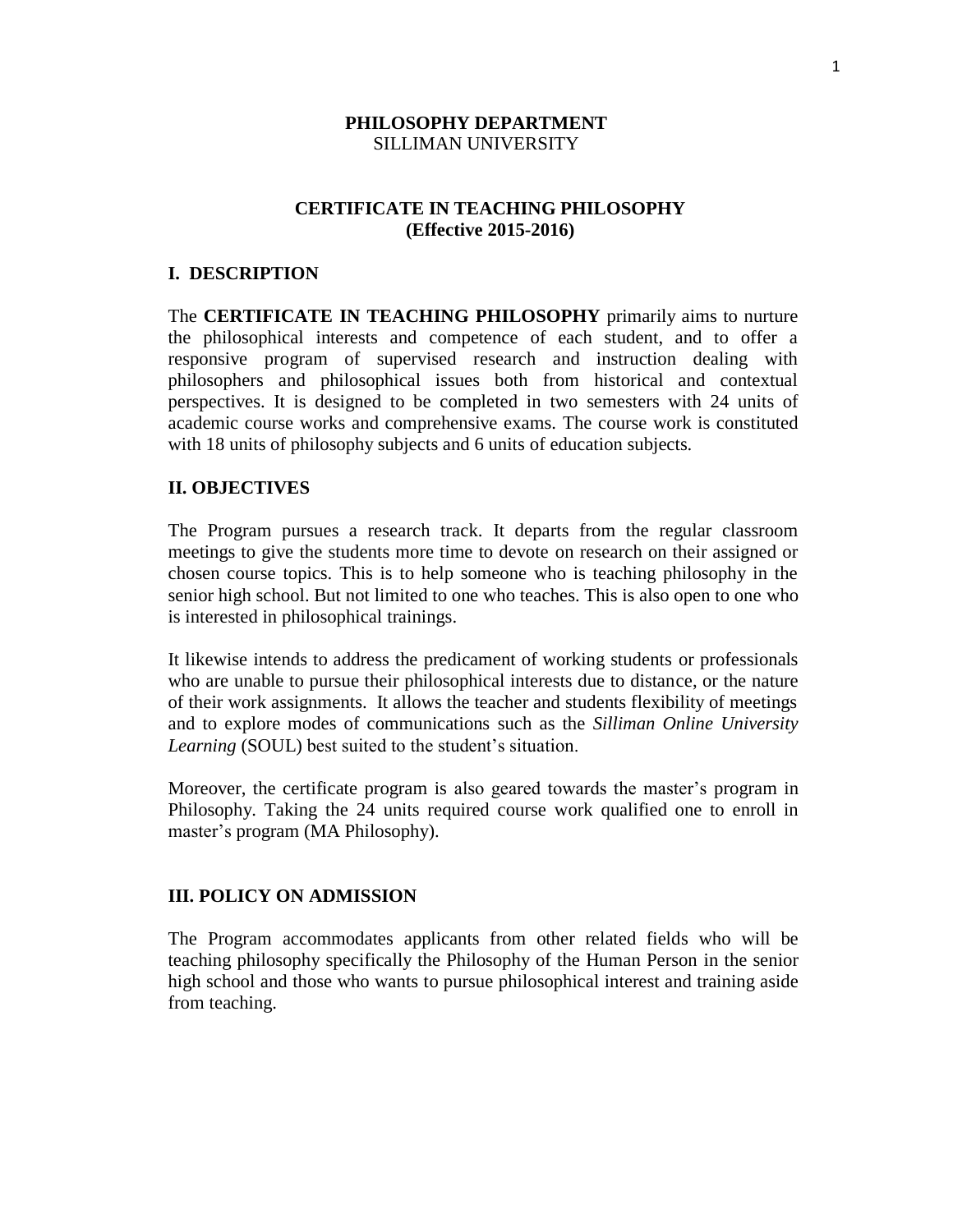#### **IV. POLICY ON GRADES**

The student must maintain a grade not below 3.0 for each subject, otherwise he/she will be required to retake said subject in order to comply with the stated requirement. The department maintains a 3-strike rule. If the student gets an accumulated three (3) subjects with below 3.0 grades, he/she will be advised not to continue with the program.

#### **V. ORAL TOPICAL EXAMINATION**

At least two weeks before the end of the semester, an oral topical examination will be scheduled for each subject where the student will present his/her finished research before the class upon prior clearance by the subject teacher. This oral examination may be attended by other invited members of the faculty and students.

The student's final grade for the subject will be based on his participation in class discussions, written research output and oral presentation of the same.

Furthermore, the student is required to present a philosophical paper in public in the **Horace B. Silliman Lecture Series** organized by the department every semester.

#### **VI. DUE DATE OF RESEARCH ASSIGNMENTS**

All research assignments must be finished and submitted to the subject teacher before the scheduled oral topical examination. No student will be allowed to orally present a research paper without prior clearance from said teacher.

#### **VIII. COMPREHENSIVE EXAMINATIONS**

When the course requirements have all been satisfied, the student will then arrange with the Department Chairperson for his/her comprehensive examination on at least four (4) designated subjects, covering the main and other related topics of his researches on said subjects.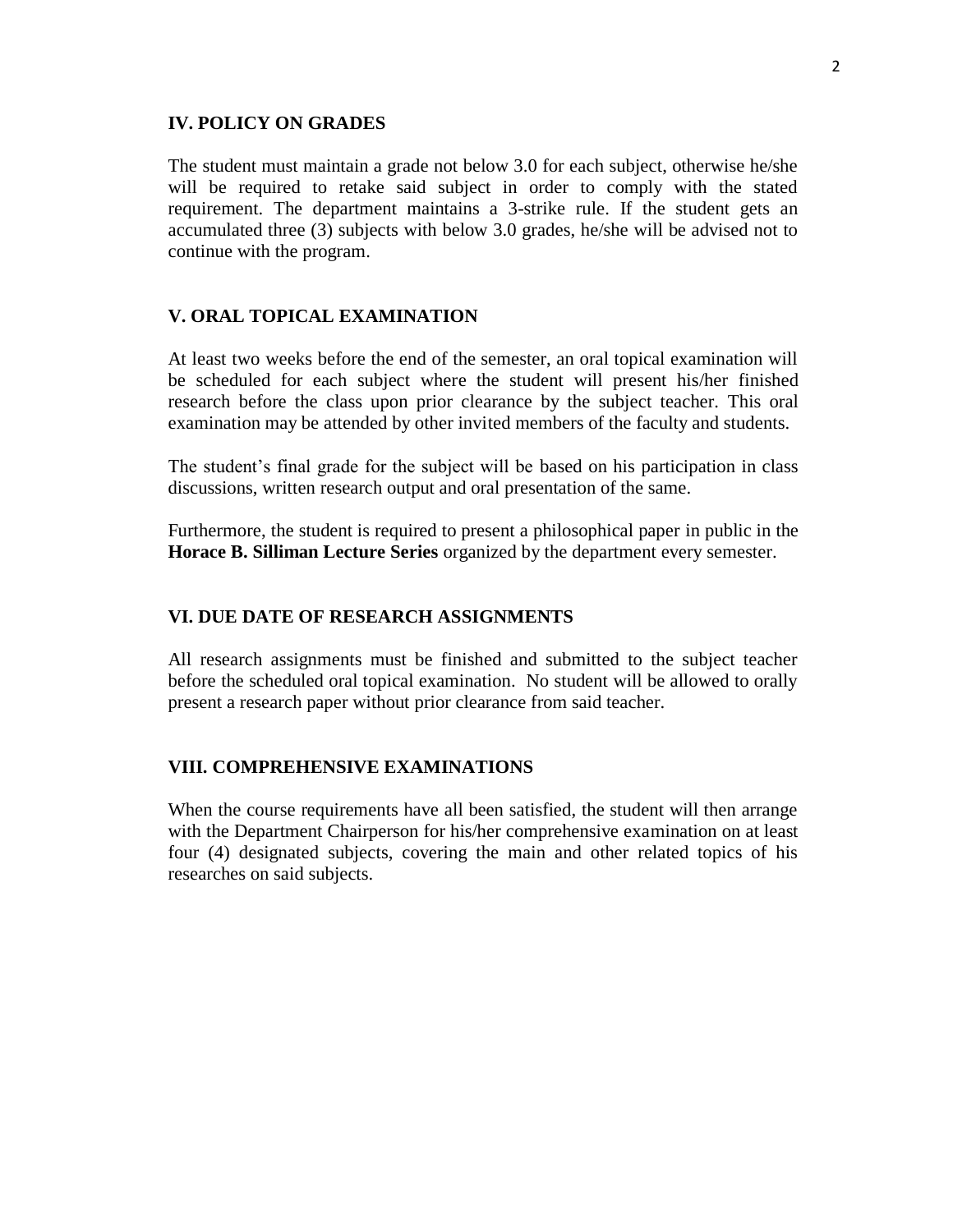# **Courses**

|                | <b>Subjects</b>                                       | Units    |
|----------------|-------------------------------------------------------|----------|
| Philo 300      | Problems and Types of Philosophy/Intro. to Philosophy | 3        |
| Philo 301      | Philosophy of the Human Person                        | 3        |
| Philo 302      | <b>History of Ancient Philosophy</b>                  | 3        |
| Philo 303      | <b>History of Medieval Philosophy</b>                 | 3        |
| Philo 304      | <b>History of Modern Philosophy</b>                   | 3        |
| Philo 305      | Ethics                                                | 3        |
| Educ.306/47/48 | Principles of Teaching                                | 6        |
| Educ.307/13/23 | <b>Test and Measurement</b>                           | 6        |
|                |                                                       | 30 units |

# **2015-2016**

| <b>FIRST SEMESTER</b>                | <b>Units</b> | <b>SECOND SEMESTER</b>                | <b>Units</b> |
|--------------------------------------|--------------|---------------------------------------|--------------|
| Philo 300                            | 3            | Philo 303                             | 3            |
| Introduction to Philosophy/Problems  |              | <b>History of Medieval Philosophy</b> |              |
| and Types of Philosophy              |              |                                       |              |
|                                      |              |                                       |              |
| Philo 301                            | 3            | Philo 304                             | 3            |
| Philosophy of the Human Person       |              | History of Modern Philosophy          |              |
| Philo 302                            | 3            | Philo 305                             | 3            |
| <b>History of Ancient Philosophy</b> |              | Ethics                                |              |
| Educ. $-306$ Principles of Teaching  | 6            | Educ. 307 - Test and                  |              |
|                                      |              | Measurement                           |              |
| <b>TOTAL</b>                         | 15           | <b>TOTAL</b>                          |              |

# **Summer 2016**

| <b>Summer</b>             |  |
|---------------------------|--|
| Comprehensive Examination |  |
|                           |  |
|                           |  |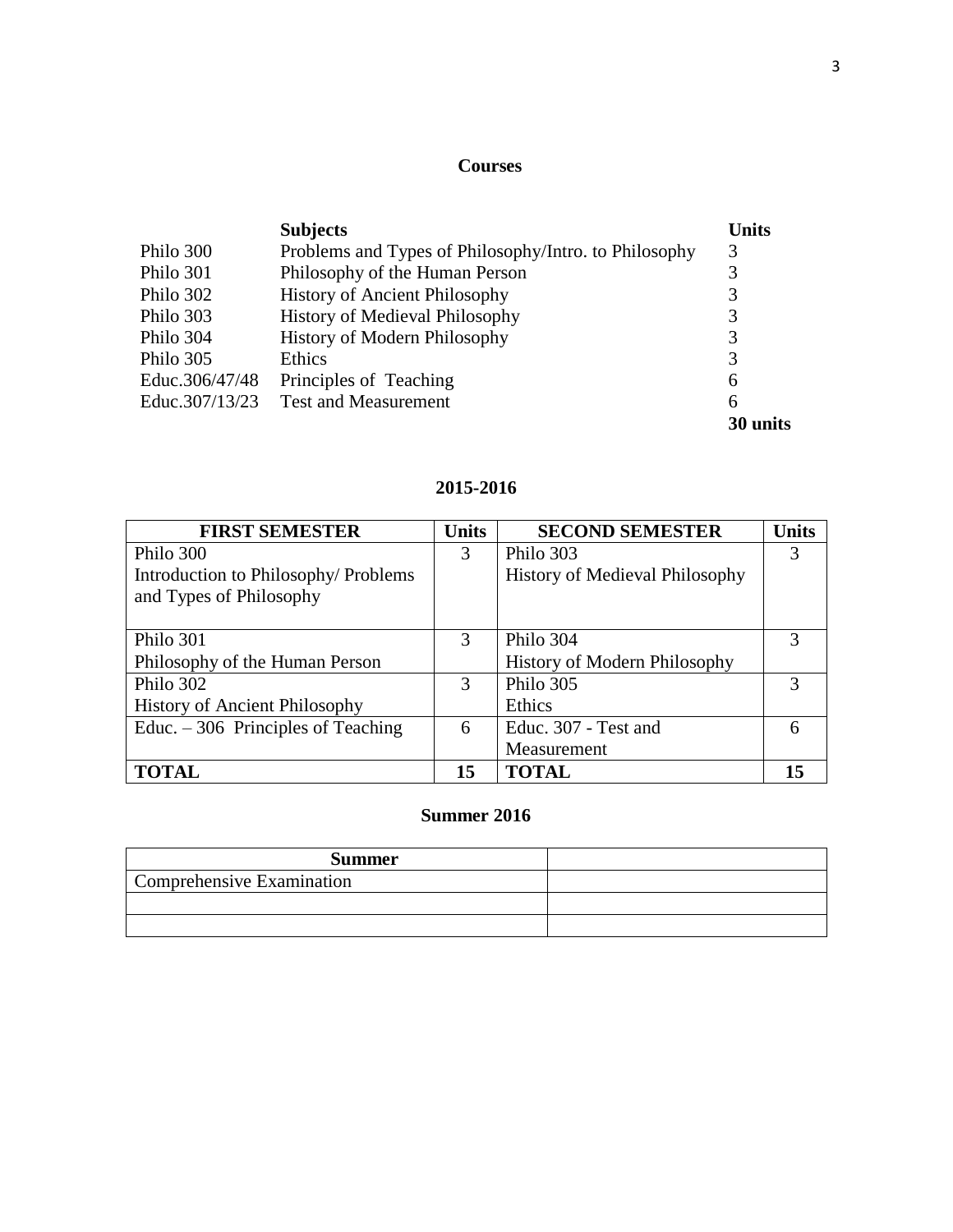### **COURSE DESCRIPTION**

# **Philo 300 PROBLEMS AND TYPES OF PHILOSOPHY/INTRODUCTION TO PHILOSOPHY**

The course blends with classroom sessions and directed research on the basic problems of philosophy and of the different schools of thought that addressed these problems. The approach is primarily experiential, which is then enriched and critically reflected in the light of the long philosophical tradition. Furthermore, the discussions on problems of philosophy geared towards the concepts of the human person, science and technology and critical theory.

## **Philo 301 PHILOSOPHY OF THE HUMAN PERSON**

The course blends with classroom sessions and directed research on man/woman as a human person and of the different issues and questions that confront his/her existence. This may be taken from historical, that is from Ancient to Contemporary period and/or topical approach. It includes major issues and problems in feminism as a philosophical movement and domestic violence. It also covers some problems in the Philippine context such as prostitution, sex trafficking, child labor and the like.

## **Philo 302 HISTORY OF ANCIENT PHILOSOPHY**

The course blends with classroom sessions and directed research on Ancient Greek and Roman philosophy. It particularly takes in order the three general divisions of the period, namely, PRE-SOCRATIC PERIOD, which started from Thales in the 7th century B.C. through the late 5th century B.C.; CLASSICAL PERIOD, which was roughly from the late 5th century B.C. to the death of Aristotle in 322 B.C.; and HELLENISTIC PERIOD, which gave new schools of thought that included Stoicism, Epicureanism, Skepticism and Neo-Platonism, rich opportunities to develop occasioned by the rise of Rome and the consequent flourishing of the Greco-Roman culture.

## **Philo 303 HISTORY OF MEDIEVAL PHILOSOPHY**

The course blends with classroom sessions and directed research on the major philosophical ideas beginning with Augustine in the  $4<sup>th</sup>$  century to Boethius in the 5th century and ending with William of Ockham in the 14th century, covering a period of over 800 years—one third of the whole history of Western philosophy. Specifically, it covers the four main sources of medieval philosophy, namely, the Classical philosophy and the three major religions of the time: Christianity, Judaism and Islam.

## **Philo 304 HISTORY OF MODERN PHILOSOPHY**

The course blends with classroom sessions and directed research on the towering thinkers and prominent issues in the Western philosophical tradition from the 17th century to the beginning of the 19th century. Particularly, the course will chronologically start with the rationalists down to the empiricist traditions, culminating in the philosophy of Kant and Hegel.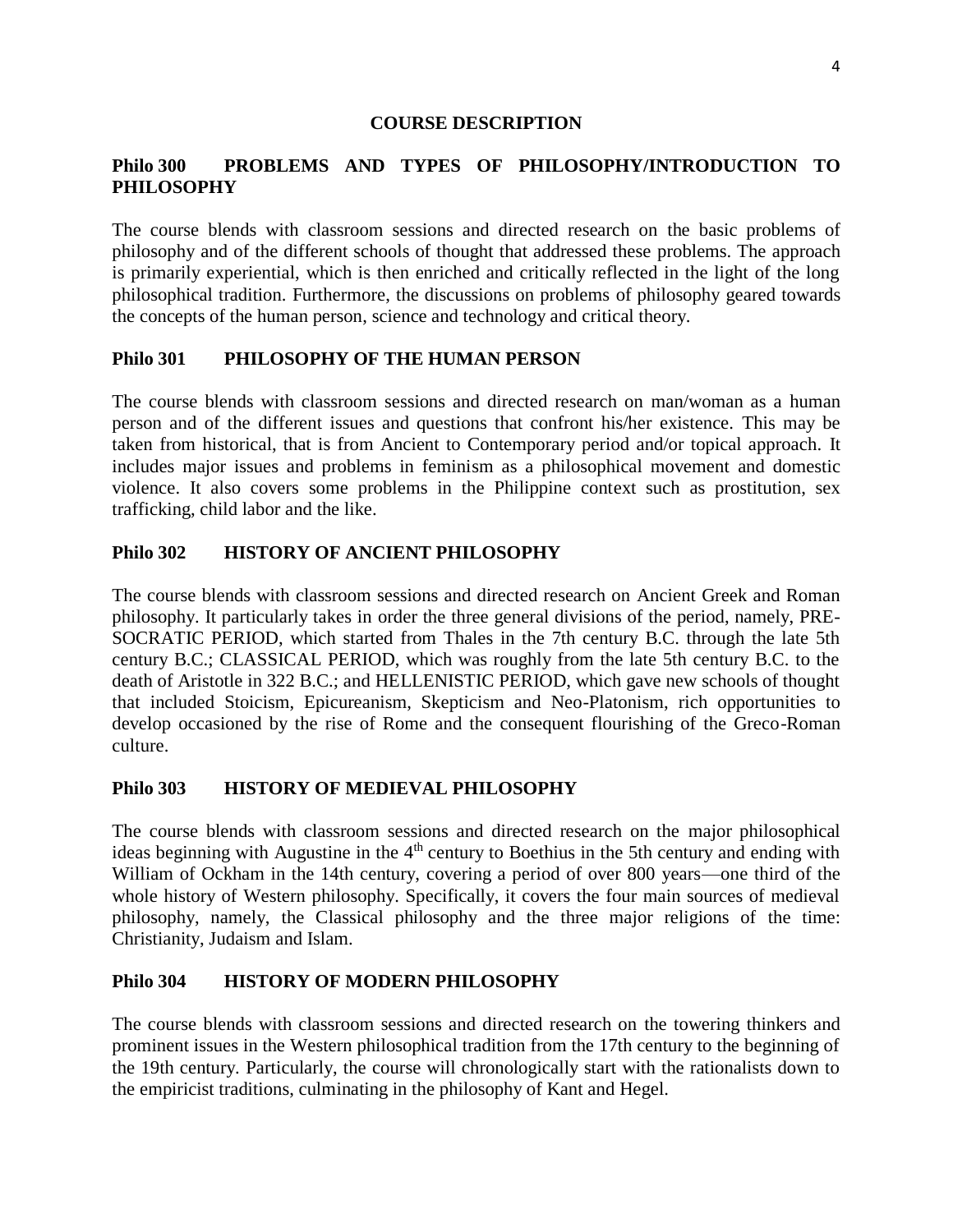#### **Philo 305 ETHICS**

The course blends with classroom sessions and directed research on critical survey of major ethical theories and their implications and applications to moral issues. It highlights the philosophical perspective in each of the discussion of these moral issues.

### **Education 306/47/48 PRINCIPLES OF TEACHING**

The course blends with classroom sessions and directed research on the principles and strategies of teaching. The student will be exposed to the different teaching principles and strategies.

### **Education 307/13/23 TEST AND MEASUREMENT**

The course blends with classroom sessions and directed research on Test and Measurement. The student will be introduced to the different tests and measurements especially formulating tests questions.